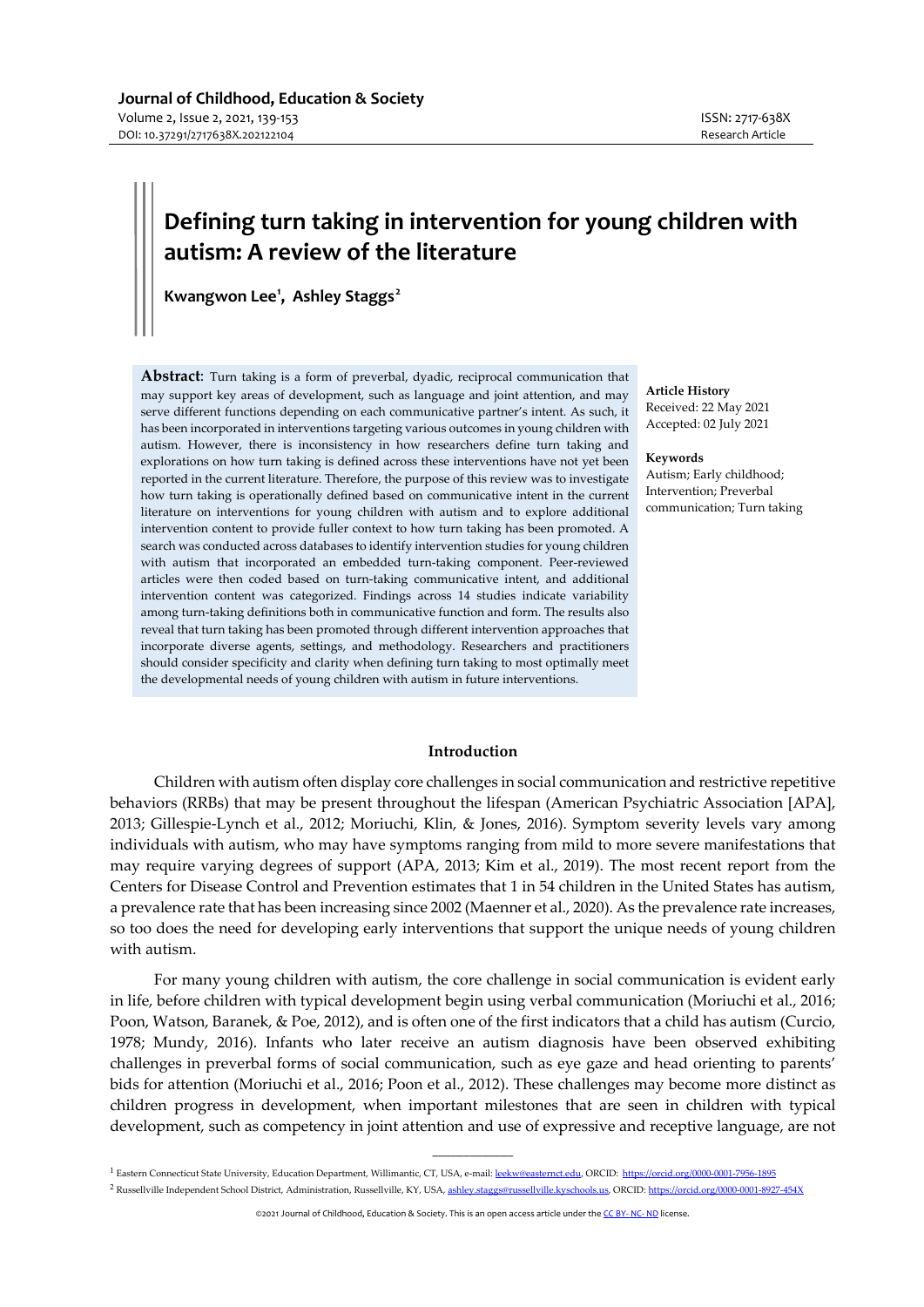reached (e.g., Delehanty, Stronach, Guthrie, Slate, & Wetherby, 2018; Mundy, Sigman, Ungerer, & Sherman, 1986).

# **Preverbal Turn Taking in Intervention**

To support their social communication needs, various interventions have been developed that promote outcomes in young children with autism who require support in key areas, such as play, relationships, and language (e.g., Greenspan, & Wieder, 2006; Rogers, Dawson, & Vismara, 2012). A commonly embedded intervention component is turn taking, a form of dyadic, reciprocal, preverbal communication that children begin using early in life with other people (Clifford & Dissanayake, 2009; Schertz, Odom, Baggett, & Sideris, 2018). An example of turn taking might be observed when a child is stacking blocks on a playroom floor and their parent sits next to them, stacks a block, and then allows the child to take a turn stacking another block. In this example, the child and their parent are engaging in a simple, back-and-forth turn-taking exchange centered around a certain activity. Turn taking may have important implications in supporting later developmental outcomes, and some researchers theorize that dyadic, preverbal turn taking may help children develop competency in more complex, triadic forms of preverbal communication (i.e., joint attention) and later language (Schertz, Odom, et al., 2018; Trevarthen & Hubley, 1978). It may also help children share in the perspectives of others (Harrist & Waugh, 2002). For many young children with autism, however, engaging in dyadic turn-taking exchanges may be challenging, particularly for social purposes (Chiang, Soon, Lin, & Rogers, 2008; Clifford & Dissanayake, 2009). Chiang and colleagues (2008), for instance, found that, when compared to children with typical development, children with autism showed fewer instances of turn taking when it centered around actions with another person (e.g., teasing, or tickling games). Because of this potential challenge in turn taking, children with autism may have difficulty learning it on their own and may require support in this form of preverbal social communication. Given its importance in childhood development, turn taking has been incorporated as a component of multiple interventions for children with autism, such as Floortime (Greenspan & Wieder, 2006), Joint Attention Mediated Learning (Schertz, Odom, et al., 2018), and behavioral approaches (e.g., Isaksen & Holth, 2009). In a study by Isaksen and Holth (2009), for instance, children received intensive behavioral training in turn-taking use. Schertz, Odom, and colleagues (2018) also incorporated a turn-taking component in intervention to promote joint attention learning in toddlers. In addition to being a component of intervention, turn taking is a defined task on the Early Social Communication Scales, which is used to measure children's use of preverbal communication and helps in identifying potential developmental delays (Mundy et al., 2003), further indicating the importance placed on this form of preverbal communication in childhood development.

## **Distinguishing Turn Taking by Function**

Turn taking at its broadest definition is a simple, back-and-forth communicative exchange between partners (Lee & Schertz, 2020); however, it may also serve varying functions (i.e., social, or instrumental) depending on the intent behind the interaction (e.g., Alpert & Kaiser, 1992; Greenspan & Wieder, 2006; Isaksen & Holth, 2009; Schertz, Odom, et al., 2018). The social function has been defined as a sharing of attention through common interests with another person, such as can be observed during joint attention overtures, or while commenting (Cochet & Byrne, 2016; Schertz, Call-Cummings, Horn, Quest, & Steffen Law, 2018). The social function may be observed, for instance, when a child engages in block building with a parent, during which time the child shows playful intent by smiling and clapping their hands with excitement. In this example, the child is displaying signs of active, meaningful engagement with the parent. The instrumental function, on the other hand, is marked by requesting or following the request of a communicative partner and serves the purpose of achieving a goal for the purpose of the self, rather than the partner or for mutual interest sharing (Cochet & Byrne, 2016; Schertz, Call-Cummings, et al., 2018). The instrumental function may be observed, for example, when a child points to request a desired toy from a parent and the parent responds to that request by handing the toy to the child. In this scenario, the child is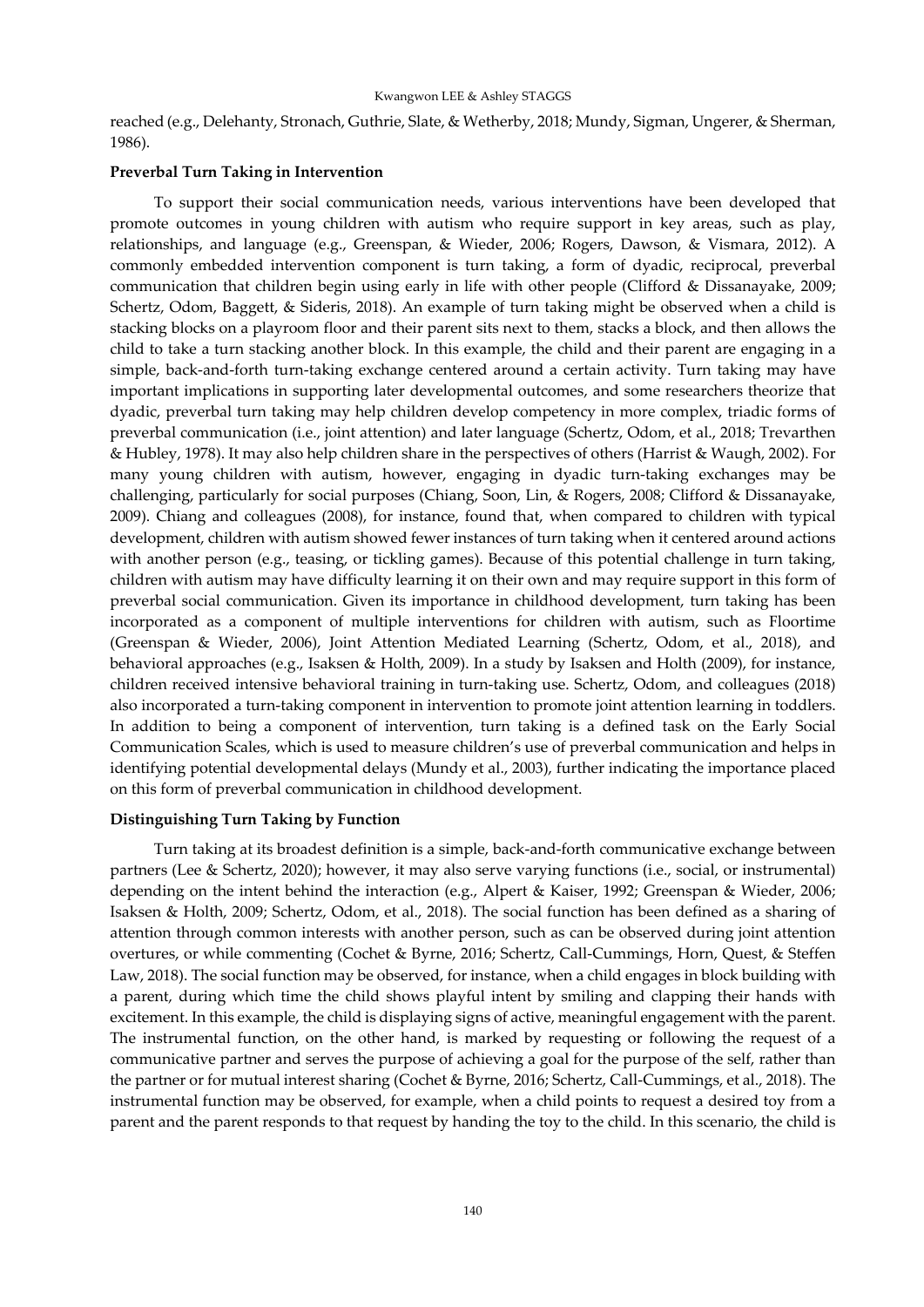seeking to obtain the toy for their own purposes and is not pointing to share interest or to engage socially with the parent.

Although the instrumental and social communicative functions are distinguishable, there is limited research exploring the differences in turn-taking functions. Other forms of preverbal communication, such as eye gaze and pointing, have been differentiated by social and instrumental function (e.g., Cochet & Byrne, 2016; Mundy et al., 1986). Cochet and Byrne (2016), for instance, analyzed the differential relationship of social vs. instrumental pointing on later language and symbolic gesture use and found that the social function was related to later development, but the instrumental function was not. Determining the function behind a turn-taking exchange in intervention may be especially relevant for children with autism, who have a core challenge in social communication and who may also have less difficulty with and who may favor instrumental over social communication (Adamson, McArthur, Markov, Dunbar, & Bakeman, 2001; Klin, Lin, Gorrindo, Ramsay, & Jones, 2009; Mundy, 1995; Sigman & Ruskin, 1999). While not all interventions for children with autism employ the same strategies or follow the same approach and design, when the goal of an intervention is to support social communication outcomes through a turntaking component, how turn taking is being used by the child and their partner (i.e., its function), should be carefully considered.

Even though turn taking is well established as a component of intervention and is regarded as having important developmental implications, there remains general inconsistency among the current intervention literature in how turn taking is defined based on function, with some interventions defining turn taking socially (e.g., Greenspan & Wieder, 2006; Schertz, Odom, et al., 2018) and some defining it instrumentally (e.g., Isaksen & Holth, 2009; Koegel et al., 1989), warranting a need for further, more exhaustive review of how turn taking is operationally defined by function in the current autism intervention research. Prior to the present study, there have not been any such reported explorations of current literature. Therefore, the purpose of this review is to determine how turn taking is operationally defined based on communicative function in studies on interventions for young children with autism. Similar review methodologies have revealed key variations across study terminology that ultimately affect study transparency and replicability for future research and practice (Kamenopoulou, Ali, & Ockelford, 2021). A secondary purpose is to explore other intervention content, including participants, autism assessment data, settings, agents, design, strategies, and target outcomes to provide context to how turn taking is promoted in each identified intervention study.

## **Method**

The authors searched the online databases PsychINFO and Academic Search Premier, two of the foremost databases in the social sciences, to identify relevant peer-reviewed journal articles published in English. Additionally, online first articles were searched on the following journal sites: *Autism, Focus on Autism and Other Developmental Disabilities, Journal of Autism and Developmental Disorders, Journal of Early Intervention, Research in Autism Spectrum Disorders*, and *Topics in Early Childhood Special Education.* Dates of publication were limited to the 10-year span between 2010 and 2020 to ensure that the most recent research was included in the review, particularly studies that define autism under the current diagnostic criteria published in the Diagnostic and Statistical Manual of Mental Disorders-V (APA, 2013). Specific keywords used in identifying potentially relevant studies include *autism* or *ASD* and *intervention* and (*turn taking* or *reciprocal* or *dyadic).* The terms "reciprocal" and "dyadic" were searched since not all researchers use the same terminology to describe back-and-forth exchanges. This initial search yielded 439 potentially relevant studies.

# **Inclusion & Exclusion Criteria**

After an initial search of the chosen keywords filtered by the initial inclusion parameters, the first and second authors independently screened articles for adherence to additional inclusion criteria. To be included in the current review, identified literature must meet the following criteria: a) be an intervention study involving young children diagnosed with or at risk for autism between the ages of 0 to 8 (following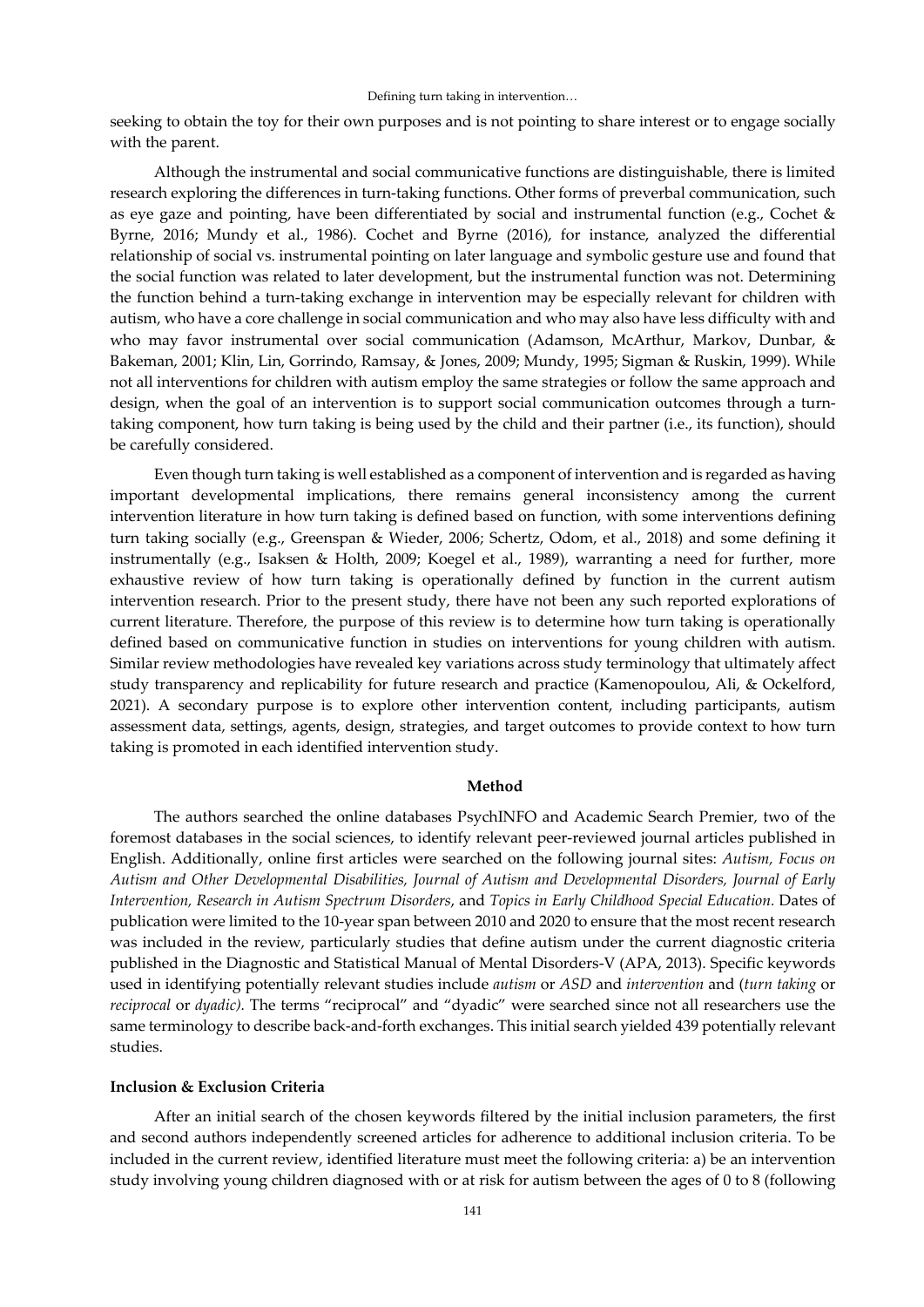the definition of early childhood provided by the Division for Early Childhood of the Council for Exceptional Children [DEC] 2014); b) include an embedded preverbal turn-taking component; c) describe turn taking between two communicative partners and not between a child and a non-human entity (e.g., a robot or a tablet application); and d) present turn taking in the methods section as an operational definition, such as in study coding criteria, measures, or the intervention description, and not in the introduction or literature review. For the present study, a turn-taking component is defined as any use of turn taking in the intervention for the promotion of targeted outcomes. For example, in the study by Schertz, Odom, and colleagues (2018), turn taking was promoted in conjunction with other components in intervention to help children build their competency towards joint attention.

Of the 439 originally identified studies, most were excluded because they were not intervention studies (e.g., literature reviews or essays), did not have participants with autism, or had participants that were older than 8 years of age (*n* = 359). To maintain consistency with inclusion criteria, studies with children older than 8 years of age were excluded, even if some of the children were under 8. Fourteen studies were excluded because children engaged exclusively with a non-human entity during intervention; however, one robot-involved study had a human turn-taking condition and was included (David, Costescu, Matu, Szentagotai, & Dobrean, 2020). If a study was a replication of another identified study, only the most current study was included; however, if the replication study referred to the original study regarding specific intervention procedures and definitions, the definition of the original study was considered for this literature review. Studies included in this review were not limited by research design if the intervention had a turn-taking component. It is important to note that turn taking may be defined as verbal communicative acts that involve children initiating or responding to turns verbally (McFadden, Kamps, & Heitzman-Powell, 2014); however, the present study focuses on preverbal turn taking. Therefore, interventions that only used a verbal turn-taking component to promote later outcomes were excluded from the review. Studies that incorporated both preverbal and verbal turn taking were included, however. Numerous studies (*n* = 74) were excluded because only a verbal turn-taking component was defined and/or preverbal turn taking was not an embedded intervention component. After independent screening procedures were conducted, the authors met and conducted additional screening for duplication, and agreed that a total of 14 studies met the inclusion criteria for this review.

# **Coding**

The first and second authors independently reviewed and coded each of the 14 articles based on the following established coding criteria. We then met virtually to discuss our findings and address differences in coding until agreement was met, a coding method commonly reported in rigorous literature reviews (e.g., Cooper, 2010; Pennington & Delano, 2012; Schertz, Reichow, Tan, Vaiouli, & Yildirim, 2012). To code turn taking by function, the authors followed the definitions of social and instrumental communication as described by Lee and Schertz (2020) and Schertz, Call-Cummings, and colleagues (2018). Studies with operational definitions describing back-and-forth exchanges for the purpose of sharing interest, such as in an object or activity, and engaging socially with a communicative partner were coded as "Social" (Lee & Schertz, 2020; Schertz, Call-Cummings, et al., 2018). Indications of the "Social" function may include positive affect (e.g., smiling, or facial excitement), child-led interactions, and a lack of agent instructions or requests (Lee & Schertz, 2020; Schertz, Call-Cummings, et al., 2018). Studies with operational definitions describing back-and-forth exchanges for task-oriented purposes, such as by following or initiating a direct instruction or request, or to acquire something without consideration of the communicative partner's interests were coded as "Instrumental" (Schertz, Call-Cummings, et al., 2018). The "Instrumental" function may be identified by a focus on completing a task, such as taking turns as part of following rules in a board game or responding to an agent's directions (e.g., "Your turn" or "My turn") (Schertz, Call-Cummings, et al., 2018).

For the current study, a third coding criterion was applied. Studies in which the turn-taking function was unclear were coded as "Undetermined." The turn-taking function was unclear if the study: (1) described a back-and-forth exchange without indicating if the purpose was for instrumental or social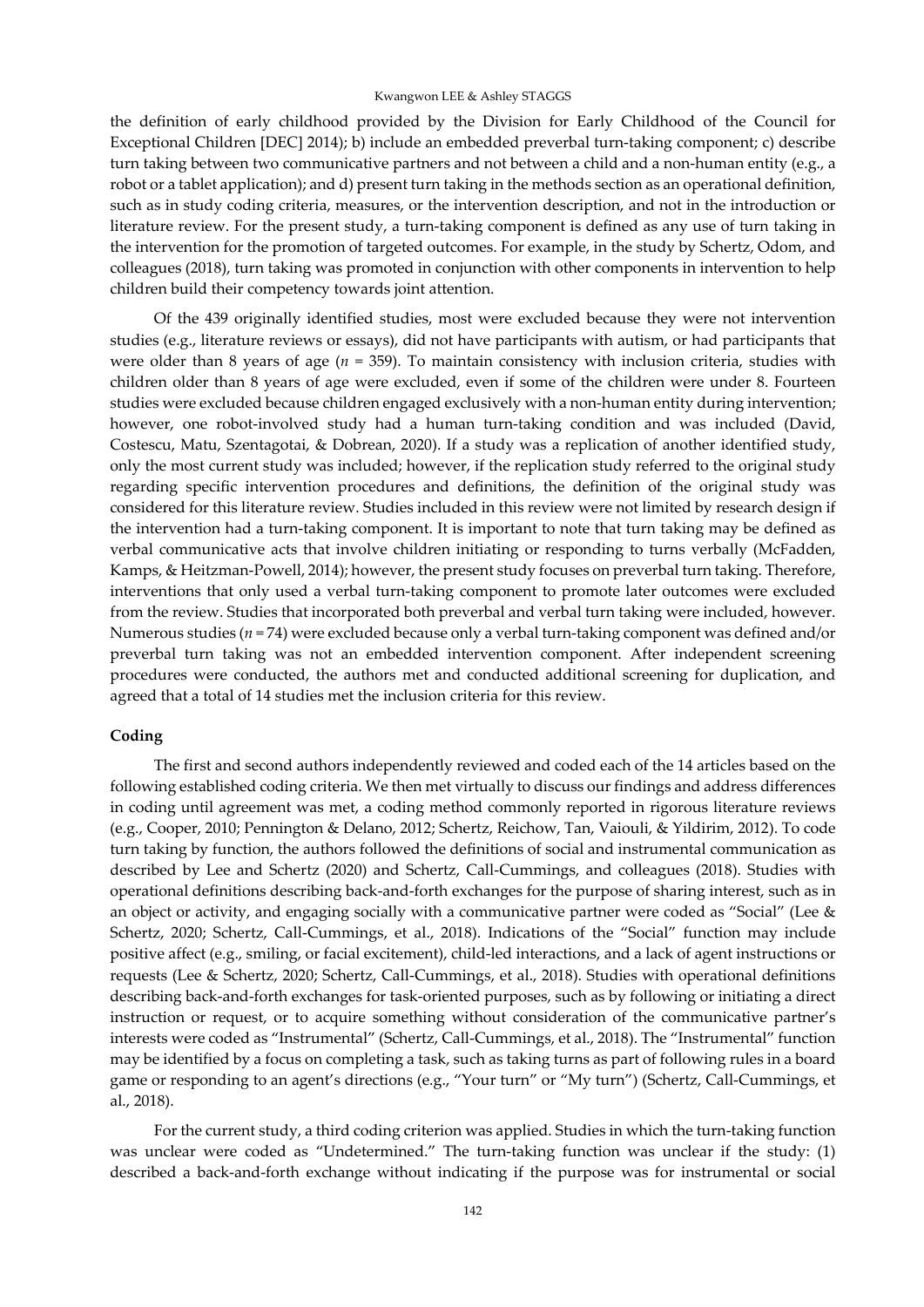purposes or (2) the term "turn taking" was used, but the form (i.e., the back-and-forth nature) was unclear. Additional intervention features, including participants, autism assessment data, settings, agents, design, approach, and target outcomes, were explored in the literature to give fuller context to each intervention study.

# **Results**

The findings from the 14 studies coded for the present literature review are presented in (Table 1). **Table 1.** Intervention content and turn-taking functions

| Study                       | Participants<br>$n$ (age)/M:F                   | Setting<br>$\bf S$ | Assessm<br>ents               | Agents                                     | Design                                            | Approach          | Target outcomes                                                                                                                                                   | Turn-taking<br>Function |
|-----------------------------|-------------------------------------------------|--------------------|-------------------------------|--------------------------------------------|---------------------------------------------------|-------------------|-------------------------------------------------------------------------------------------------------------------------------------------------------------------|-------------------------|
| David et<br>al. (2020)      | $5(3-5)$<br>years)/3:2                          | Clinic             | <b>ADOS</b><br>7.2(1.7)       | Therapist                                  | Multiple<br>baseline<br>alternating<br>treatments | Behavioral        | Turn taking<br>(Undetermined);<br>Preverbal social<br>communication<br>(e.g., positive<br>affect,<br>engagement, eye<br>contact);<br>Changes in some<br>behaviors | Undetermined            |
| Dawson<br>et al.<br>(2010)  | 24 (18-30<br>months $)/3.5$ :<br>1 <sup>a</sup> | Home               | <b>ADOS</b><br>7.2(1.7)       | Parents<br>and<br>therapist<br>$\mathbf S$ | <b>RCT</b>                                        | Combined          | Reduced<br>symptom<br>severity<br>(including<br>improved<br>overall social<br>communication);<br>Changes in<br>cognitive &<br>adaptive<br>behavior;<br>Language   | Social                  |
| Gengoux<br>et al.<br>(2019) | $22(2-6)$<br>years)/18:4                        | Clinic             | <b>ADOS</b><br>7.7(1.4)       | Parents<br>and<br>therapist<br>$\bf S$     | Uncontroll<br>ed trial                            | Developm<br>ental | Reduced<br>symptom<br>severity<br>(including<br>improved<br>overall social<br>communication,<br>& changes in<br>RRBs); Language                                   | Social                  |
| Green et<br>al. (2017)      | 28 (7-10)<br>months)/12.<br>5:1a                | Home               | <b>AOSI</b><br>10.04<br>(4.6) | Parents                                    | <b>RCT</b>                                        | Developm<br>ental | Turn taking<br>(Social);<br>Reduced<br>symptom<br>severity<br>(including<br>improved<br>overall social<br>communication,<br>& changes in<br>RRBs)                 | Social                  |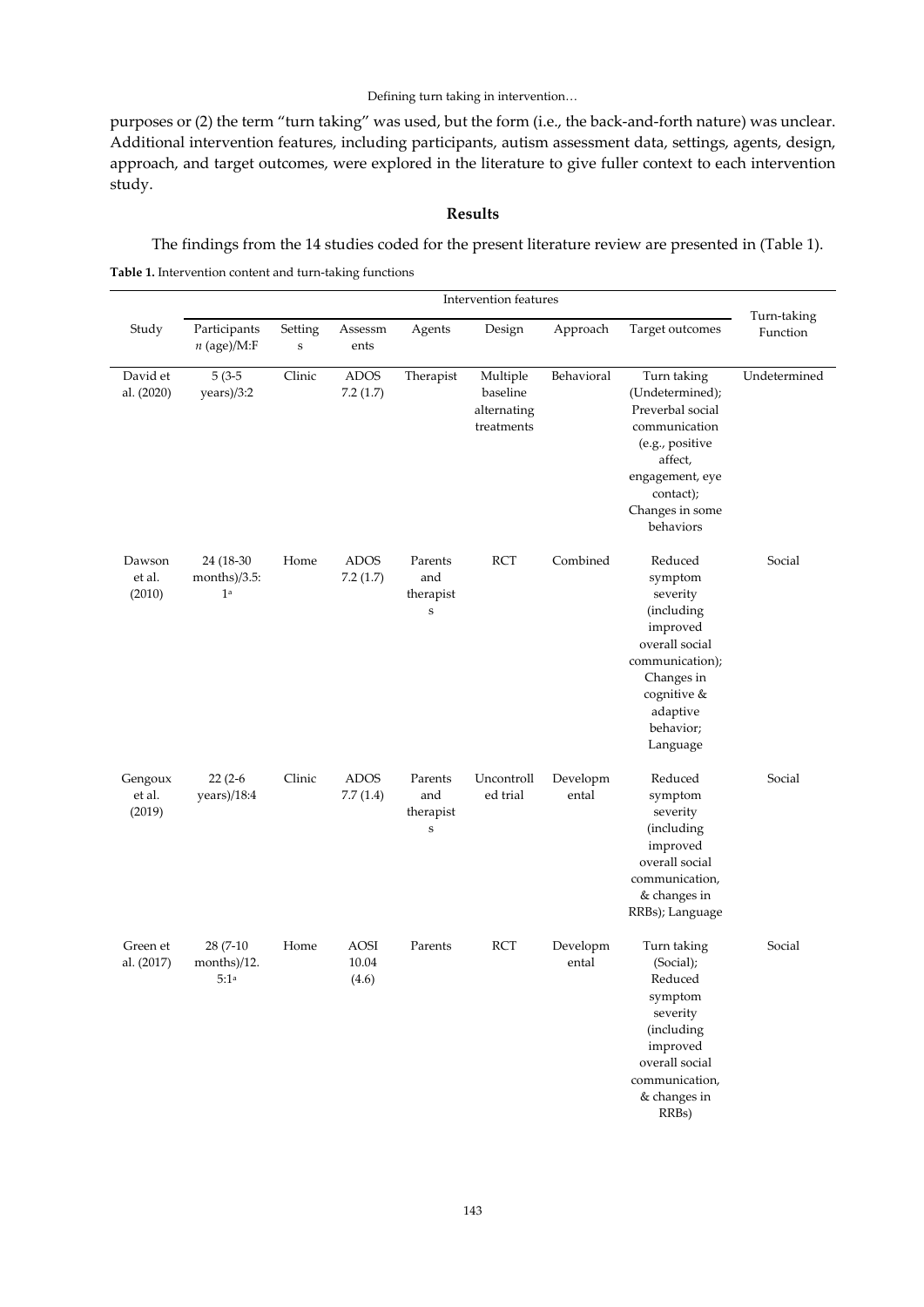|                                                                         | Intervention features                      |                          |                                                                     |                                            |                                                    |                   |                                                                                                         |                         |
|-------------------------------------------------------------------------|--------------------------------------------|--------------------------|---------------------------------------------------------------------|--------------------------------------------|----------------------------------------------------|-------------------|---------------------------------------------------------------------------------------------------------|-------------------------|
| Study                                                                   | Participants<br>$n$ (age)/M:F              | Setting<br>$\bf S$       | Assessm<br>ents                                                     | Agents                                     | Design                                             | Approach          | Target outcomes                                                                                         | Turn-taking<br>Function |
| Kemp,<br>Stephenso<br>n,<br>Cooper, &<br>Hodge<br>(2019)                | 3 (all under<br>the age of<br>5)/3:0       | Childca<br>re<br>centers | N/A                                                                 | Peers                                      | Multiple<br>probe<br>across<br>participan<br>ts    | Behavioral        | Turn taking<br>(Instrumental)                                                                           | Instrumental            |
| Kim &<br>Clarke<br>(2015)                                               | 2(4)<br>years)/2:0                         | Home                     | N/A                                                                 | Research<br>er                             | Multiple<br>baseline<br>across<br>participan<br>ts | Behavioral        | Turn taking<br>(Instrumental)                                                                           | Instrumental            |
| Raulston,<br>Hansen,<br>Frantz,<br>Machalice<br>k, &<br>Bhana<br>(2020) | $3(3-6)$<br>years)/2:1                     | Home                     | CARS-2<br>35 (4.44)                                                 | Parents<br>and<br>peers                    | Multiple<br>probe<br>across<br>participan<br>ts    | Behavioral        | Verbal &<br>nonverbal<br>communication<br>(e.g., mands $&$<br>response to<br>mands)                     | Instrumental            |
| Rieth et<br>al. (2014)                                                  | $6$ (ages 2 to<br>4)/4:2                   | Clinic/<br>Home          | <b>ADOS</b><br>$2$ ASD $&$<br>$\overline{4}$<br>Autism <sup>b</sup> | Therapist<br>$\mathbf S$                   | Multiple<br>baseline<br>alternating<br>treatments  | Behavioral        | Requesting;<br>Commenting;<br>Play                                                                      | Instrumental            |
| Rollins,<br>Campbell,<br>Thibodea<br>u<br>Hoffman,<br>& Self<br>(2016)  | 4 (All under<br>36<br>months)/4:0          | Home                     | CARS-2<br>44.62<br>(3.54)                                           | Parents                                    | Multiple<br>baseline<br>across<br>participan<br>ts | Combined          | Turn taking<br>(Undetermined);<br>Eye contact;<br>Social<br>engagement;<br>Verbal turn<br>taking        | Undetermined            |
| Schertz,<br>Odom, et<br>al. (2018)                                      | 73 (ages 16-<br>30 months)/<br>58:15a      | Home                     | ADOS-T<br>16.36<br>(3.45)                                           | Parents                                    | <b>RCT</b>                                         | Developm<br>ental | Preverbal social<br>communication<br>(i.e., facial<br>focusing, turn<br>taking, & joint<br>attention)   | Social                  |
| Shire,<br>Shih,<br>Bracaglia,<br>Kodjoe, &<br>Kasari<br>(2020)          | 50 (mean<br>age 32.42<br>months)/40:<br>10 | Childca<br>re<br>centers | N/A                                                                 | Paraprof<br>essionals<br>and<br>peers      | <b>RCT</b>                                         | Combined          | Preverbal social<br>communication<br>(e.g., joint<br>attention, joint<br>engagement);<br>Play; Language | Instrumental            |
| Therrien<br>& Light<br>(2018)                                           | 5(3 to 6)<br>years)/5:0                    | Childca<br>re<br>centers | CARS-2<br>34.9<br>(5.85)                                            | Peers<br>and<br>intervent<br>ionist        | Multiple<br>probe<br>across<br>participan<br>t     | Behavioral        | Turn taking<br>(Instrumental);<br>Preverbal social<br>communication<br>(e.g., joint<br>engagement)      | Instrumental            |
| Thompso<br>n,<br>McFerran,<br>& Gold<br>(2014)                          | $12$ (mean<br>age<br>43.92)/8:4            | Home                     | SRS-PS<br>87.42<br>(15.84)                                          | Parents<br>and<br>therapist<br>$\mathbf S$ | <b>RCT</b>                                         | Developm<br>ental | Social<br>interactions &<br>responsivity;<br>Improved<br>parent-child                                   | Undetermined            |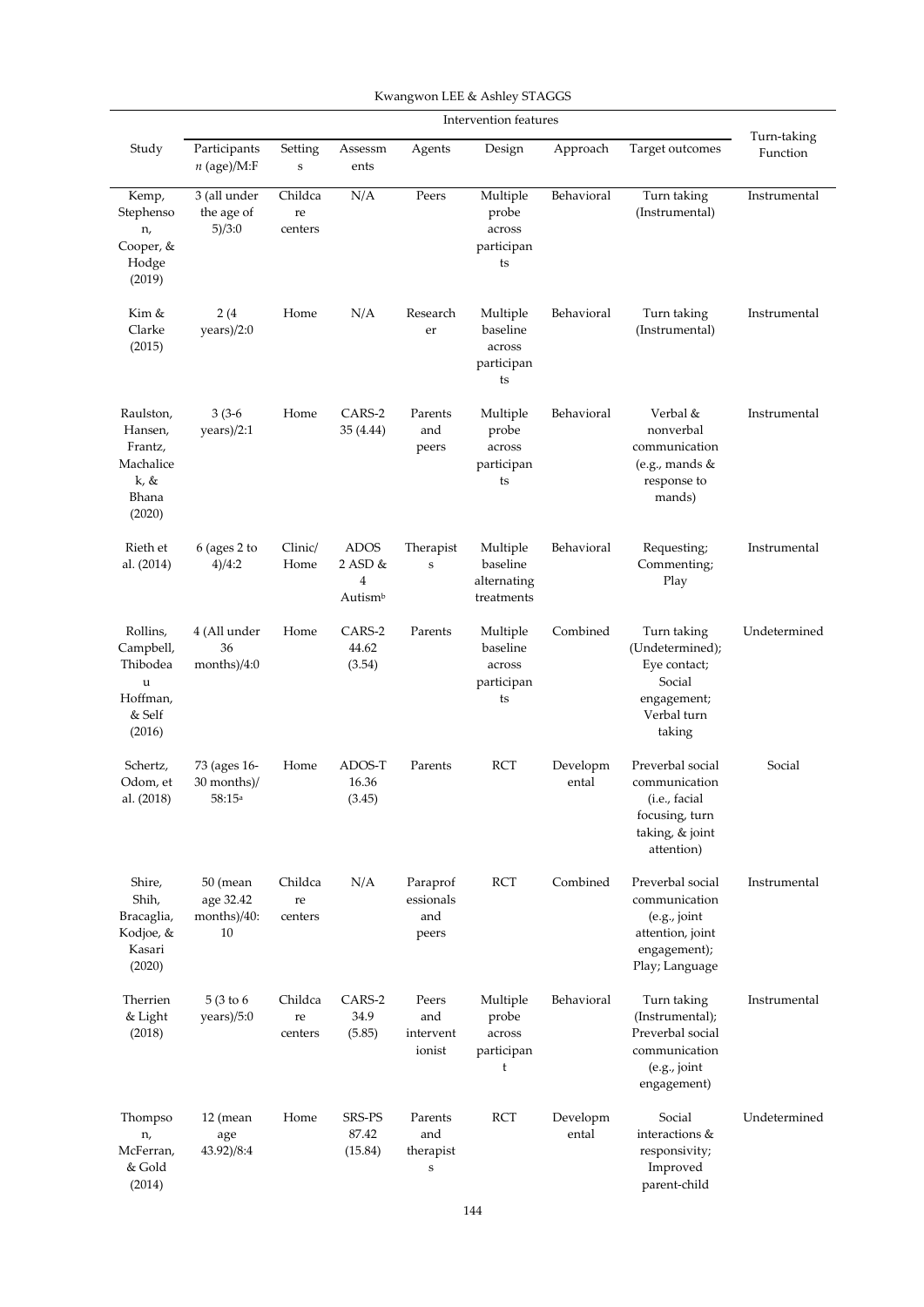|                | Intervention features         |                        |                 |         |                                                    |            |                                                                  |                         |
|----------------|-------------------------------|------------------------|-----------------|---------|----------------------------------------------------|------------|------------------------------------------------------------------|-------------------------|
| Study          | Participants<br>$n$ (age)/M:F | Setting<br>$\mathbf S$ | Assessm<br>ents | Agents  | Design                                             | Approach   | Target outcomes                                                  | Turn-taking<br>Function |
|                |                               |                        |                 |         |                                                    |            | relationships;<br>Language                                       |                         |
| Wang<br>(2017) | $4(2-4)$<br>years)/3:1        | Home                   | N/A             | Parents | Multiple<br>baseline<br>across<br>participan<br>ts | Behavioral | Turn taking<br>(Undetermined);<br>Decreased<br>refusal behaviors | Undetermined            |

Note: RCT = Randomized controlled trial; RRB = Restrictive and Repetitive Behaviors; Combined = contains aspects of both behavioral and developmental approaches; ADOS = Autism Diagnostic Observation Schedule; ADOS-T = Autism Diagnostic Observation Schedule-Toddler; AOSI = Autism Observation Schedule for Infants; CARS-2 = Childhood Autism Rating Scale; SRS-PS = Social Responsiveness Scale-Preschool; N/A = Assessment data not provided.

aApproximate ratio, actual numbers not reported

bOnly ADOS classification available

#### **Intervention Features**

#### *Participants & Autism Assessment Data*

Among the 14 studies reviewed, children ranged in age from 7 months to 6 years at the start of intervention. Most child participants (*n* ~ 195) were male, but exact figures could not be determined across studies since not all articles reported the exact participant numbers (i.e., Dawson et al., 2010; Green et al., 2017; Schertz, Odom, et al., 2018). While all studies included children in the early childhood stage of development (up to 8 years old), only eight of the studies would be classified as early interventions (i.e., included children under the age of three) under Part C of the Individuals with Disabilities Education Improvement Act (2004), a United States special education law that mandates rights and protections for children with disabilities. All studies indicated that child participants had or were at high risk for a diagnosis of autism spectrum disorder as determined by one or more of the following tools: the Autism Diagnostic Observation Schedule (ADOS) (Lord et al., 1999), the Autism Diagnostic Observation Schedule-Toddler (ADOS-T) (Lord, Luyster, Gotham, & Guthrie, 2012), the Autism Observation Schedule for Infants (AOSI) (Bryson, Zwaigenbaum, McDermott, Rombough, & Brian, 2008), the Childhood Autism Rating Scale, Second Edition (CARS-2) (Schopler, Van Bourgondien, Wellman, & Love, 2010); the Social Responsiveness Scale-Preschool (SRS-PS) (Constantino & Gruber, 2005), and clinical expertise (i.e., Kemp et al., 2019; Kim & Clarke, 2015; Shire et al., 2020; Wang, 2017).

#### *Agents & Settings*

Most of the interventions were implemented by parents to some degree (i.e., as the sole agent or as a co-agent) (n = 8). Peers as intervention agents were involved in four of the studies as sole agent or coagent. Five studies incorporated therapists as agents. One study was partially implemented by classroom paraprofessionals (Shire et al., 2020), one study was partially implemented by an interventionist (Therrien & Light, 2018), and another study was conducted by the researcher (Kim & Clarke, 2015). The agents of one intervention included therapists and a robot (David et al., 2020); however, for the purpose of the current review, only the human therapists were considered intervention agents. Most interventions took place in participants' homes (n = 9). Of those, one study was conducted in the home setting and the clinic setting (Rieth et al., 2014). Two interventions were conducted exclusively in clinical settings, which included therapy clinics and autism treatment centers (David et al., 2020; Gengoux et al., 2019). Three interventions were conducted in childcare centers, which included early childhood classrooms and day care settings (Kemp et al., 2019; Shire et al., 2020; Therrien & Light, 2018).

# *Design*

Most of the studies in this review  $(n = 8)$  used single subject designs to test interventions. Of these, three reported the use of a multiple baseline across participants design (i.e., Kim & Clarke, 2015; Rollins et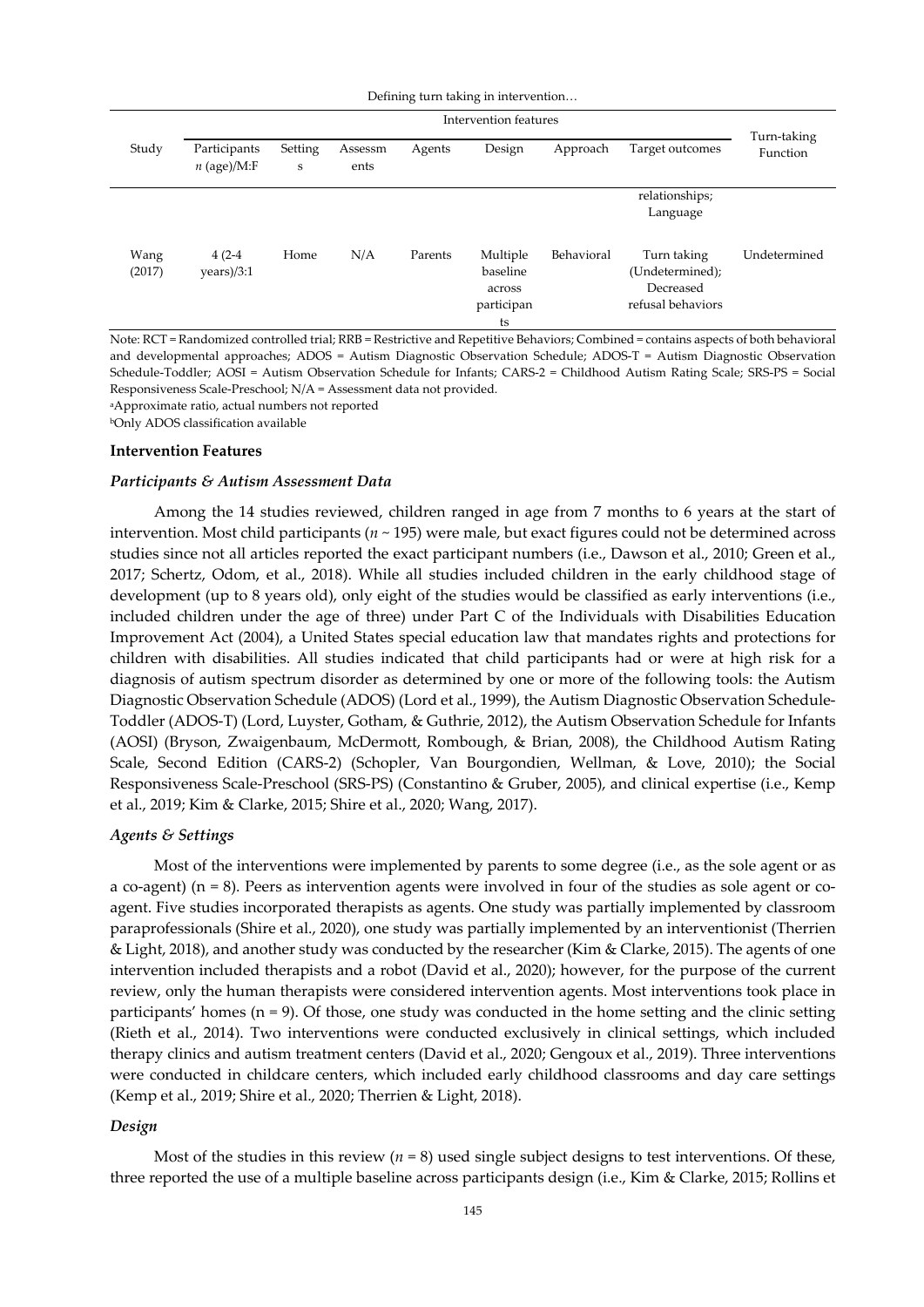al., 2016; Wang, 2017), three used a multiple probe across participants design (i.e., Kemp et al., 2019; Raulston et al., 2020; Therrien & Light, 2018), and two used an alternating treatments design (i.e., David et al., 2020; Rieth et al., 2014). Five intervention studies were randomized controlled trials (i.e., Dawson et al., 2010; Green et al., 2017; Schertz, Odom, et al., 2018 Shire et al., 2020; Thompson et al., 2014), and one study was an uncontrolled trial (i.e., Gengoux et al., 2019).

# *Approach*

The majority of studies reviewed (*n* = 7) implemented behavioral approaches to intervention, which follow the principles of applied behavior analysis (i.e., David et al., 2020; Kemp et al., 2019; Kim & Clarke, 2015; Raulston et al., 2020; Rieth et al., 2014; Therrien & Light, 2018; Wang, 2017). Of these, two studies employed prompting and reinforcement to elicit turn taking from participants (i.e., Kim & Clarke, 2015; Therrien & Light, 2018). David and colleagues (2020) implemented Discrete Trial Training, a technique that breaks down behaviors into smaller components, to teach turn taking to children with autism. In Raulston and colleagues' study (2020), parents used a coaching model to encourage turn taking in their children during game play (e.g., while pretend fishing or in proprietary games that require give and take) while at playdates with peers. Rieth and colleagues (2014) used Pivotal Response Training to increase use of turn taking, communication, and play through a turn-taking component. In one study, peers with typical development were trained on how to teach children with autism to engage in turn taking through a peer mediated intervention (Kemp et al., 2019). Wang (2017) utilized video modeling supplemented by book reading in intervention to demonstrate turn taking to parents and their children with autism.

Developmental approaches follow the principles of developmental science, are designed to follow the developmental trajectories of young children, and emphasize the importance of child-centered approaches to learning (Rogers & Wallace, 2011). Of the studies reviewed, four followed a developmental approach. Specifically, developmental parent mediation was solely implemented in two studies (Green et al., 2017; Schertz, Odom, et al., 2018). In Schertz, Odom, et al. (2018), parents were supported with the guidance of an interventionist on how to promote turn taking in their young children in daily routines. Green and colleagues (2017) used a video program to guide parents in promoting social communication, including turn taking, in their young children. In conjunction with parent mediation, therapist modeling was used in one study to demonstrate intervention procedures to parents, who then implemented what they observed with their children (Gengoux et al., 2019). Only one study reported the use of music therapy that followed a developmental approach to intervention. Specifically, Thompson and colleagues (2014) promoted turn taking through family-centered music therapy sessions which alternated between highly structured sing along sessions to less structured activities that involved playing music to elicit turn taking.

Combined approaches, also known as comprehensive program models, integrate aspects of developmental and behavioral approaches in intervention (Odom, Boyd, Hall, & Hume, 2010). A combined approach was used in three studies. One study combined behavioral intervention with parent training under a comprehensive program model called the Early Start Denver Model (ESDM) (Dawson et al., 2010). Rollins et al. (2016) combined parent mediation and an early intensive behavioral intervention. Finally, children engaged with peers as one condition of intervention and with paraprofessionals in another condition in a classroom-based setting in one comprehensive program model (Shire et al., 2020).

## *Target Outcomes*

Interventions that included turn taking varied in their targeted outcomes. Most interventions  $(n = 9)$ targeted improvements in preverbal forms of social communication, such as eye gaze, joint engagement, joint attention, and turn taking, all of which serve the purpose of sharing interest with a communicative partner and engaging socially (i.e., David et al., 2020; Dawson et al., 2010; Gengoux et al., 2019; Green et al., 2017; Rollins et al., 2016; Schertz, Odom, et al., 2018). One study sought to improve verbal commenting, which also serves a purpose of sharing interest with another person (Rieth et al., 2014). Through three of the interventions, researchers targeted increased instrumental turn-taking frequency (i.e., Kemp et al., 2019; Kim & Clarke, 2015; Therrien & Light, 2018). Instrumental verbal and preverbal forms of communication, including requesting, and responses to and initiations of mands were sought in two studies (Raulston et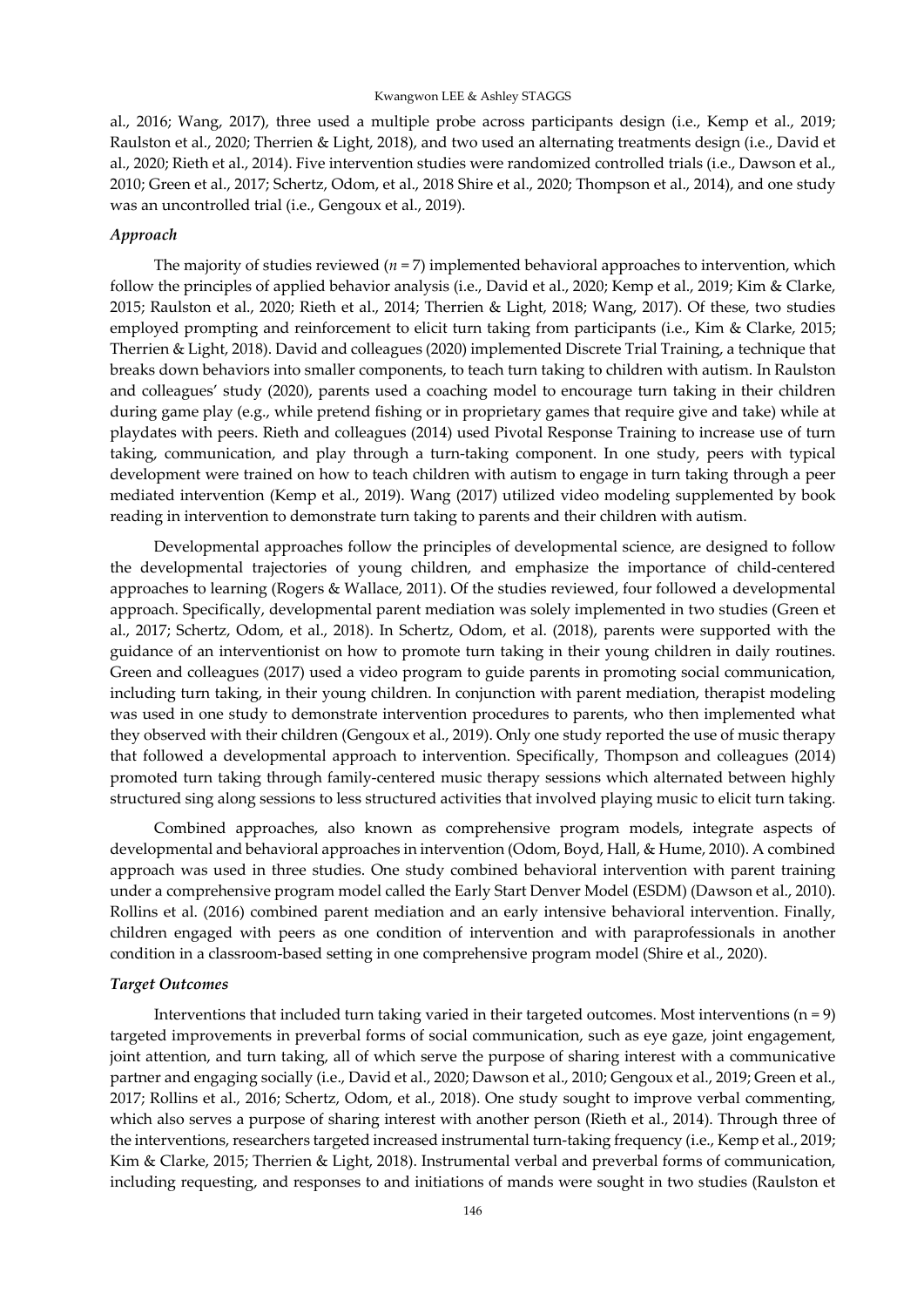al., 2020; Reith et al., 2014). Turn taking with an "Undetermined" function as an outcome was sought in three studies (i.e., David et al., 2020; Rollins et al., 2016; Wang, 2017).

Two interventions targeted play competencies, such as pre-symbolic play and cooperative block building (Rieth et al., 2014; Shire et al., 2020). Improvements in expressive and receptive language were targeted in four studies (i.e., Dawson et al., 2010; Gengoux et al., 2019; Shire et al., 2020; Thompson et al., 2014). Five interventions addressed behavioral outcomes as well, such as avoidance and aggression, and outcomes associated with restrictive and repetitive behaviors, another core challenge for individuals with autism (i.e., David et al., 2020; Dawson et al., 2010; Gengoux et al., 2019; Green et al., 2017; Wang, 2017). Wang (2017), for example, used video modeling not only to promote turn taking in children with autism, but to also decrease refusal behaviors. Lastly, Dawson and colleagues (2010), in addition to their other targeted outcomes, sought improvements in cognition.

#### *Turn-Taking Function*

**Social.** Of the 14 studies reviewed, four defined turn taking as having a social function. Schertz, Odom, and colleagues (2018) defined turn taking as synchronous, back-and-forth engagement between a child and their parent for the purpose of sharing social interest. Turn taking in this study was child led and parents encouraged reciprocal engagement by following the child's interests and using positive affect (e.g., smiling, excited facial expressions, and praise), rather than directly instructing children in what to do (Schertz, Odom, et al., 2018). Similarly, Gengoux and colleagues (2019) define reciprocal turn taking as being child led and based on child interests, is supported by use of positive affect and praise, and as occurring in natural play settings. Dawson et al. (2010) implemented the ESDM in their replication study and the definition of turn taking was not directly quoted in the article; however, the ESDM defines it as having a social function, in which turn taking is not prompted or requested, but is natural, synchronous, and often play-based with children (Rogers et al., 2012). Finally, Green et al. (2017) defines turn taking, which they term "dyadic interaction," as back-and-forth synchronous engagement, that is nondirective (i.e., unprompted and occurring naturally), and is child led.

**Instrumental.** Most of the reviewed studies  $(n = 6)$  defined turn taking as having an instrumental function. Kemp and colleagues (2019) defined turn taking as a back-and-forth exchange involving opening and closing graphics of animals in a tablet application; therefore, the goal of the exchange was to accomplish a specific task (i.e., using the application) rather than sharing interest with a communicative partner. Additionally, children in this study could be verbally instructed to take turns by peers. Similarly, Kim and Clarke (2015) utilized a tablet to encourage turn taking with different toys in their participants; however, children were not allowed to touch the tablet and it was only used for prompting purposes. Like Kemp et al. (2019) and Kim and Clarke (2015), Raulston and colleagues (2020) defined turn taking as part of engaging with toys or taking turns in a game with the main purpose of completing a task. In Therrien and Light (2018), interventionists implemented continuous prompting (e.g., "Your turn") and modeling to teach children how to initiate and respond to turn taking with their peers, the focus being on accomplishing the back-and-forth exchange rather than on social engagement. Rieth and colleagues (2014) also used modeling and contingency to teach turn taking to children, such as by requesting a turn from the child and then asking the child to respond with a turn, rather than having the children initiate and respond for their own interest and volition. Finally, Shire et al. (2020) used modeling, prompting, and fading to teach children to take turns with the help of their peers. The authors use the following example to illustrate what their turn-taking component may look like, "if a peer were to hand a block to the child and the child did not notice, the (paraprofessional) may point out the peer's initiation and provide environmental, verbal, or physical support for the child to receive the block from the peer" (Shire et al., 2020, p. 2145). In this example, the child is engaging in a back-and-forth exchange, but for the purpose of achieving a task-oriented goal of taking a turn rather than for engaging socially and sharing interest with a peer.

**Undetermined.** Turn taking was coded as "Undetermined" in four studies because the function of turn taking could not be determined based on the operational definition provided. Wang's (2017) study, which was further categorized as "function unclear," defined turn taking as "a pair of one initiation, either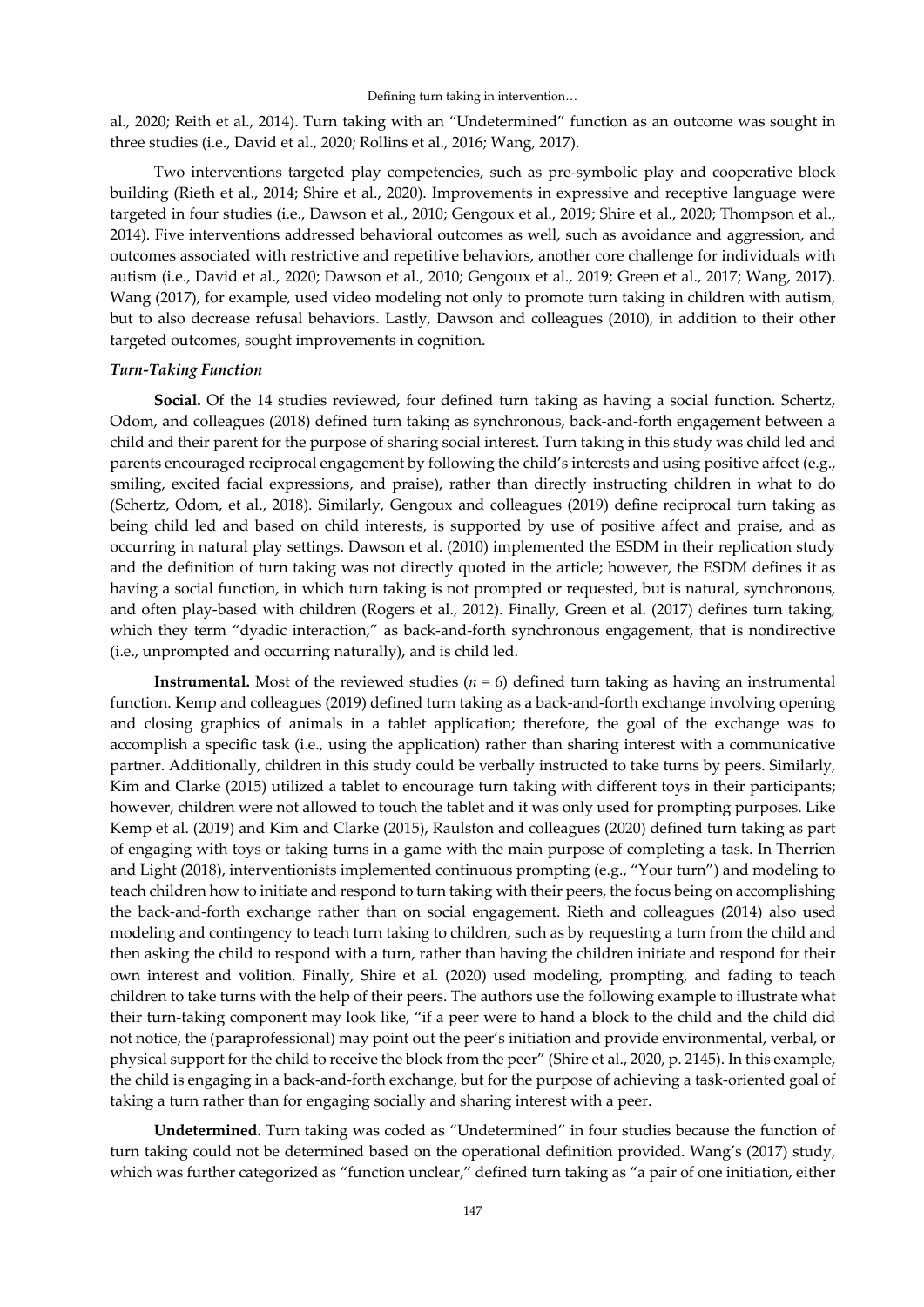verbal or non-verbal interaction, and one response, either verbal or non-verbal interaction" (p. 7). This operational definition of turn taking is defined as back-and-forth engagement, but the purpose behind the interaction is unclear.

Three of the four undetermined studies were categorized as both "function unclear" and "form unclear" (i.e., David et al., 2020; Rollins et al., 2016; Thompson et al., 2014). Rollins and colleagues (2016) defined their nonverbal turn-taking coding criteria as any instance "when the child took a turn with an object following the partner's initiation" (p. 224). From this definition, the function, or communicative partners' intent, could not be determined and the child's initiation, which completes the reciprocal exchange, was not included. Thompson and colleagues (2014) defined turn taking in a music therapy context, in which turn taking was defined as instances when "the music therapist would play a predictable harmonic structure that ended with an unresolved cadence, and then pause to wait for the child to respond" (p. 844). Again, the function behind the exchange, or why the child is responding to this initiation, is not clear, and the child's initiation is not defined. Similarly, turn taking as defined by David et al. (2020) was categorized as "Undetermined" because their definition only considers the child's response to the partner's initiation. Turn taking in this study was primarily defined as "the performance of the child to wait his or her turn" (David et al., 2020, p. 34). From this definition, neither the form nor the function is clear.

# **Conclusion and Discussion**

Previous studies have explored the differential effects and relationships of instrumental vs. social preverbal communication on later developmental outcomes, such as language and joint attention, and identified differences in each function, thus indicating the importance of considering communicative intent (e.g., Cochet & Byrne, 2016; Mundy et al., 1986). The present literature review focused on turn taking, a form of preverbal communication that is incorporated in intervention for children with autism, and how it is operationally defined based on communicative function across studies. The results of this review indicate that there is variability in how turn taking is defined in the current literature on interventions for young children with autism.

Specifically, most of the studies provided clear definitions of instrumental turn taking. Social turn taking was also clearly defined in four of the reviewed studies. However, four of the studies included in this review defined turn taking in ways that left the function undetermined. For instance, the author of one study defined the form of turn taking (i.e., a back-and-forth exchange), indicating that turn taking required both an initiation and response from the child, but the function, or the intent behind the interaction, was not clear (Wang, 2017). Additionally, although the term "turn taking" was used in David et al. (2020), Rollins et al. (2016), and Thompson et al. (2014), their definitions only consider the child's response and not their initiation. Turn taking involves a level of give and take from both communicative partners and may be a form of dyadic synchrony that promotes children's awareness that their partners have their own thoughts and interests, and, through intersubjectivity, children may share in their partner's interests (Harrist & Waugh, 2002). Therefore, consideration of each partner's response, as well as their initiations, should be accounted for when defining and including turn taking in an intervention for children with autism, who may have inherent difficulty in turn-taking exchanges, particularly for social purposes (Chiang et al., 2008; Clifford & Dissanayake, 2009). These findings indicate that greater clarity and specificity is needed when defining turn taking not only by function, but also by form in intervention research. Clarifying turn taking by form (i.e., the back-and-forth exchange) can be accomplished by defining how children initiate turn taking with a partner and how they respond to a partner's turn-taking bid. To clarify turn taking by function, researchers should detail if the child and their communicative partner are engaging in a turn-taking routine for social or instrumental purposes based on the coding criteria presented in this article and by other researchers who have studied communicative intent (e.g., Cochet & Byrne, 2016; Schertz, Call-Cummings, et al., 2018). Additionally, among the articles on intervention for young children with autism published within the last decade, only 14 incorporated a preverbal turn-taking component defined as an exchange between two human communicative partners. Of these, only four defined turn taking socially. Given the developmental implications of turn taking on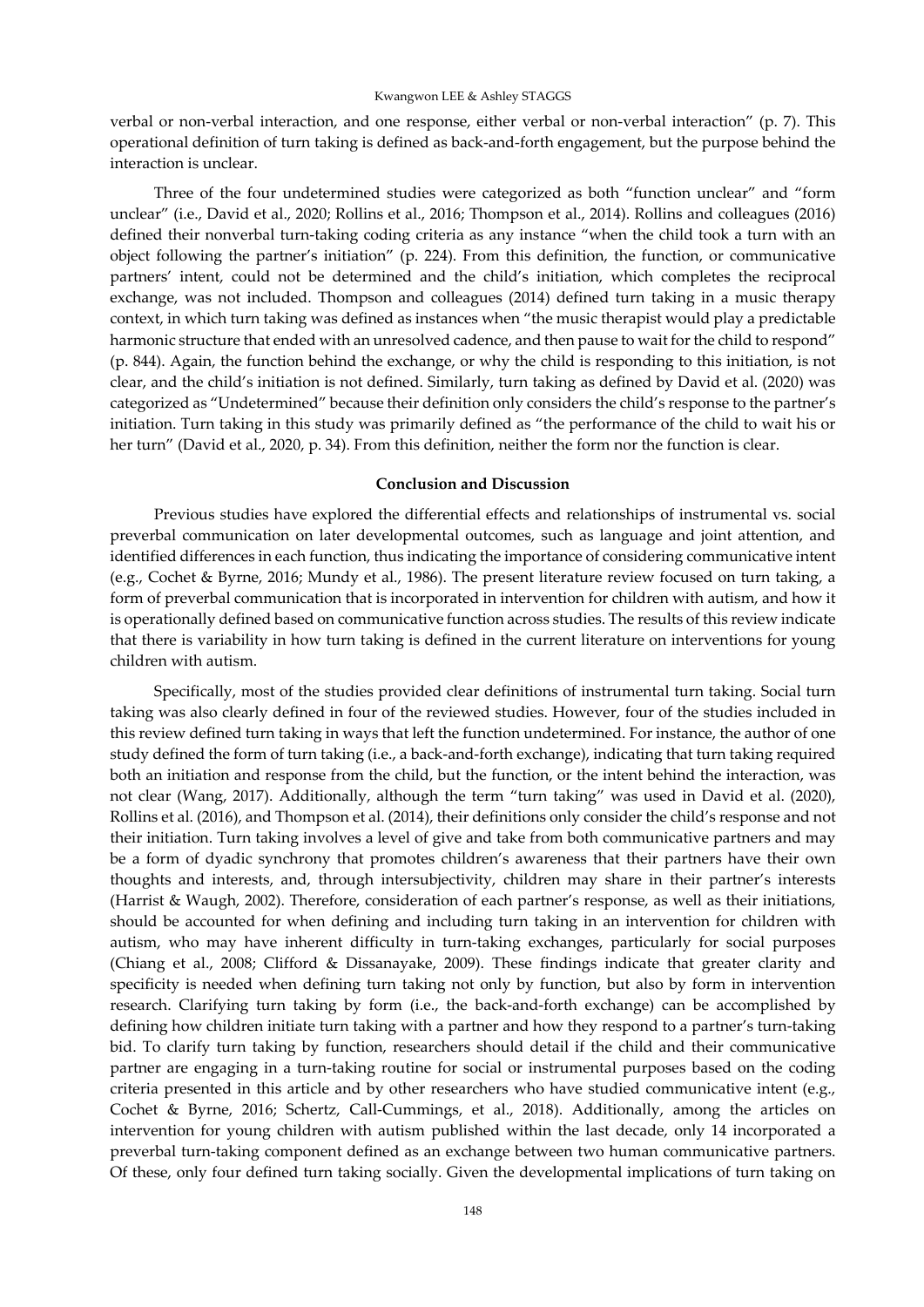later outcomes, especially those related to social communication (e.g., joint attention) (Schertz, Odom, et al., 2018), socially defined turn taking should be included more often as a component of interventions for children with autism in future research.

Among the studies reviewed, the intervention approach seems to correspond with how turn taking is defined by function. Five of the 6 interventions that defined turn taking instrumentally followed a behavioral approach to intervention (i.e., Kemp et al., 2019; Kim & Clarke, 2015; Raulston et al., 2020; Rieth et al., 2014; Therrien & Light, 2018). Three of the 4 interventions that defined turn taking socially followed a developmental approach to intervention (i.e., Gengoux et al., 2019; Green et al., 2017; Schertz, Odom, et al., 2018). These findings are not unanticipated given the nature of each intervention approach. Behavioral interventions are primarily designed to increase an observable skill and/or decrease some behaviors (Rogers & Wallace, 2011), which aligns well with the task-oriented nature of the instrumental function (Schertz, Call-Cummings, et al., 2018). Developmental approaches, on the other hand, focus on how children develop naturally and have an especial importance in helping them to gain competency in preverbal social communication, such as social turn taking (Wetherby & Woods, 2008). The interventions that followed combined approaches varied in how turn taking was defined, with one defining it socially (i.e., Dawson et al., 2010), one defining it instrumentally (i.e., Shire et al., 2020), and one defining turn taking with an undetermined function (i.e., Rollins et al., 2016). This variation among the combined approaches to intervention in how turn taking is defined is also expected given that these interventions contain aspects of both behavioral and developmental approaches (Odom et al., 2010). In addition to the variability in intervention approach, research designs varied across the studies we reviewed. Our search was not limited by research design and could have included qualitative studies, but research following qualitative designs was not identified. Qualitative research has numerous benefits to understanding social phenomena (Mohajan, 2018) and could enrich our knowledge of how children engage in turn taking through in-depth studies of the individual child and their communicative partner. Future qualitative investigations can further our insight into children's use of the different turn-taking functions. Most studies in this review (*n*  = 8) followed single subject designs, and five were randomized controlled trials. Although randomized controlled trials are often considered the "gold standard" in intervention research, studies with single subject designs have the potential to be evidence-based practices (Hume et al., 2021; What Works Clearinghouse, 2020). In the future, explorations of the literature should consider the efficacy of turn-taking interventions and which interventions may be considered evidence based to better inform practice.

While this review was not concerned with intervention results and effects, it identified other intervention content. Most children included in the interventions were male, an expected finding given the current prevalence estimates of autism (Maenner et al., 2020). This finding may also be attributed to sex and gender differences in meeting current diagnostic criteria (Wilson et al., 2016; Wood-Downie et al., 2021). All studies reported that children had or were at risk for autism; however, four studies did not report diagnostic focused assessment data (i.e., Kemp et al., 2019; Kim & Clarke, 2015; Shire et al., 2020; Wang, 2017). Researchers should consider clear reporting of participant characteristics, such as formative assessment data at pre-intervention, which may provide further understanding of the study and can help to inform directions for future intervention research. Although a variety of settings and agents were identified across studies, most interventions were conducted in participants' homes and with some level of parental involvement. Additionally, most interventions sought social communication outcomes to some degree, indicating consistent awareness of the importance of supporting this competency in young children with autism. The DEC (2014), an internationally recognized organization that provides guidance for early childhood intervention and special education, recommends a series of practices when working with young children who have or who are at risk for disabilities. The DEC (2014) recommendations most relevant to the present literature review are family involvement, natural environments, and practices that promote social emotional development through active learning. Family-centered interventions recognize the family as important agents, experts, and decision-makers in their child's life (DEC, 2014; Wetherby & Woods, 2008). A natural environment, most notably the home setting, is one in which children engage in everyday routines and activities and are most comfortable and familiar with (DEC, 2014; Wetherby & Woods, 2008). In intervention, children should be actively engaged in their own learning and encouraged to initiate and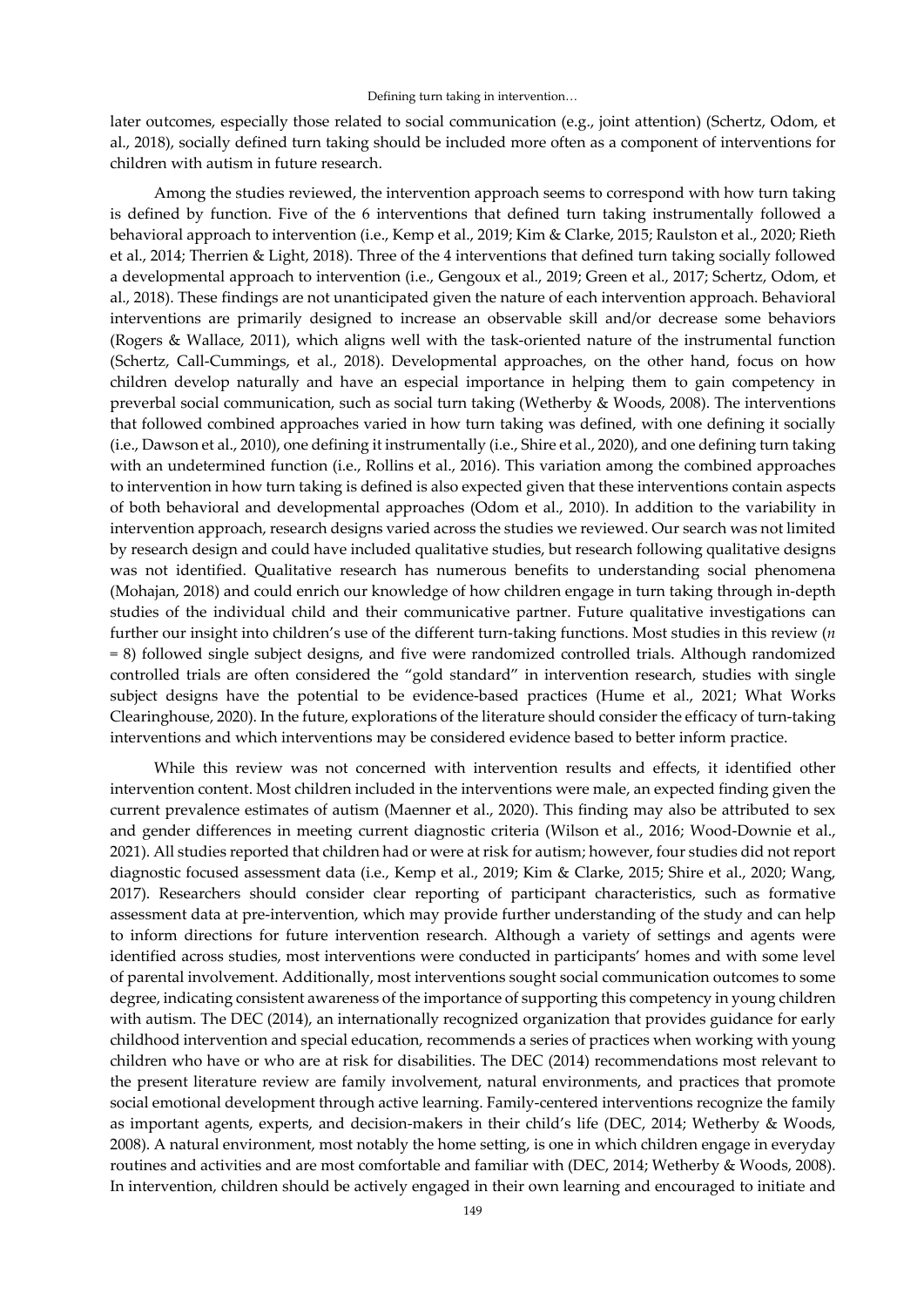respond to meaningful, social communication with others, such as may be found in a turn-taking routine (DEC, 2014; Wetherby & Woods, 2008). This recommendation is especially relevant to children with autism given the core challenge they have in social communication. Many of the interventions reviewed in the present study meet the recommended practices of the DEC (2014) to some degree. However, only three studies, which defined social turn taking (i.e., Dawson et al., 2010; Green et al., 2017; Schertz, Odom, et al., 2018) most optimally incorporate the DEC (2014) recommended practices indicated above. Future turntaking interventions should endeavor to fully incorporate these recommended practices to optimally promote outcomes for young children who have or who are at risk for autism.

In sum, the results of the present study indicate that turn taking may serve different functions depending on how it is being promoted in intervention and the intervention approach being followed. Furthermore, there remains a need for eliminating ambiguity in defining turn taking by form and function when incorporated in interventions for children with autism and to align intervention content with developmentally appropriate practices. The study findings should be interpreted cautiously because of the limited number of articles that were included in the review. More exhaustive, systematic reviews of the literature that incorporate additional methods, such as manual screening of reference lists and searching numerous databases, may have resulted in the identification of other relevant studies. The current review also used limited search terminology to keep the scope narrow; however, search terms were carefully chosen for relevance to the present study. Additionally, the authors served as independent coders in the present study, which may increase risks for inter-rater bias, and including coders who do not serve as authors may decrease these risks. However, because authors commonly serve as coders in literature reviews (e.g., Kamenopoulou et al., 2021; Pennington et al., 2012), we see this as a minor limitation. Finally, because this review relies on how turn taking was defined by researchers in published articles, unpublished materials, such as intervention protocols and coding manuals, which may offer more insight into the intended turn-taking function of an intervention, could not be explored. Overall, this literature review provides valuable information on the current state of turn-taking components in intervention and potential areas of study in future research and practice.

# **Declarations**

*Acknowledgements:* Not applicable.

*Authors' contributions:* KL conceived and designed the study, contributed to all portions of the manuscript, and conducted literature search, screening, and coding procedures as defined in the methodology. AS also conducted literature search, screening, and coding procedures, and contributed to all portions of the manuscript. All authors have read and approved the final submission.

*Competing interests:* The authors declare they have no competing interests.

*Funding:* This study was not funded.

#### **References**

- Adamson, L., McArthur, D., Markov, Y., Dunbar, B., & Bakeman, R. (2001). Autism and joint attention: Young children's responses to maternal bids. *Applied Developmental Psychology, 22*(4), 439-453. [https://doi.org/10.1016/S0193-3973\(01\)00089-2](https://doi.org/10.1016/S0193-3973(01)00089-2)
- Alpert, C., & Kaiser, A. (1992). Training parents as milieu language teachers. *Journal of Early Intervention, 16*(1), 31-52. <https://doi.org/10.1177/105381519201600104>
- American Psychiatric Association. (2013). *Diagnostic and statistical manual of mental disorders* (5th ed). Arlington: American Psychiatric Publishing. <https://doi.org/10.1176/appi.books.9780890425596>
- Bryson, S. E., Zwaigenbaum, L., McDermott, C., Rombough, V., & Brian, J. (2008). The Autism Observation Scale for Infants: Sale development and reliability data. *Journal of Autism and Developmental Disorders, 38*(4), 731-738. [https://doi.org/10.1007/s10803-](https://doi.org/10.1007/s10803-007-0440-y) [007-0440-y](https://doi.org/10.1007/s10803-007-0440-y)
- Chiang, H. M., Soong, W. T., Lin, T. L., & Rogers, S. (2008). Nonverbal communication skills in young children with autism. *Journal of Autism and Developmental Disorders, 38*(10), 1898–1906. <https://doi.org/10.1007/s10803-008-0586-2>
- Clifford, S. M., & Dissanayake, C. (2009). Dyadic and triadic behaviours in infancy as precursors to later social responsiveness in young children with autistic disorder. *Journal of Autism and Developmental Disorders, 39*(10), 1369–1380. <https://doi.org/10.1007/s10803-009-0748-x>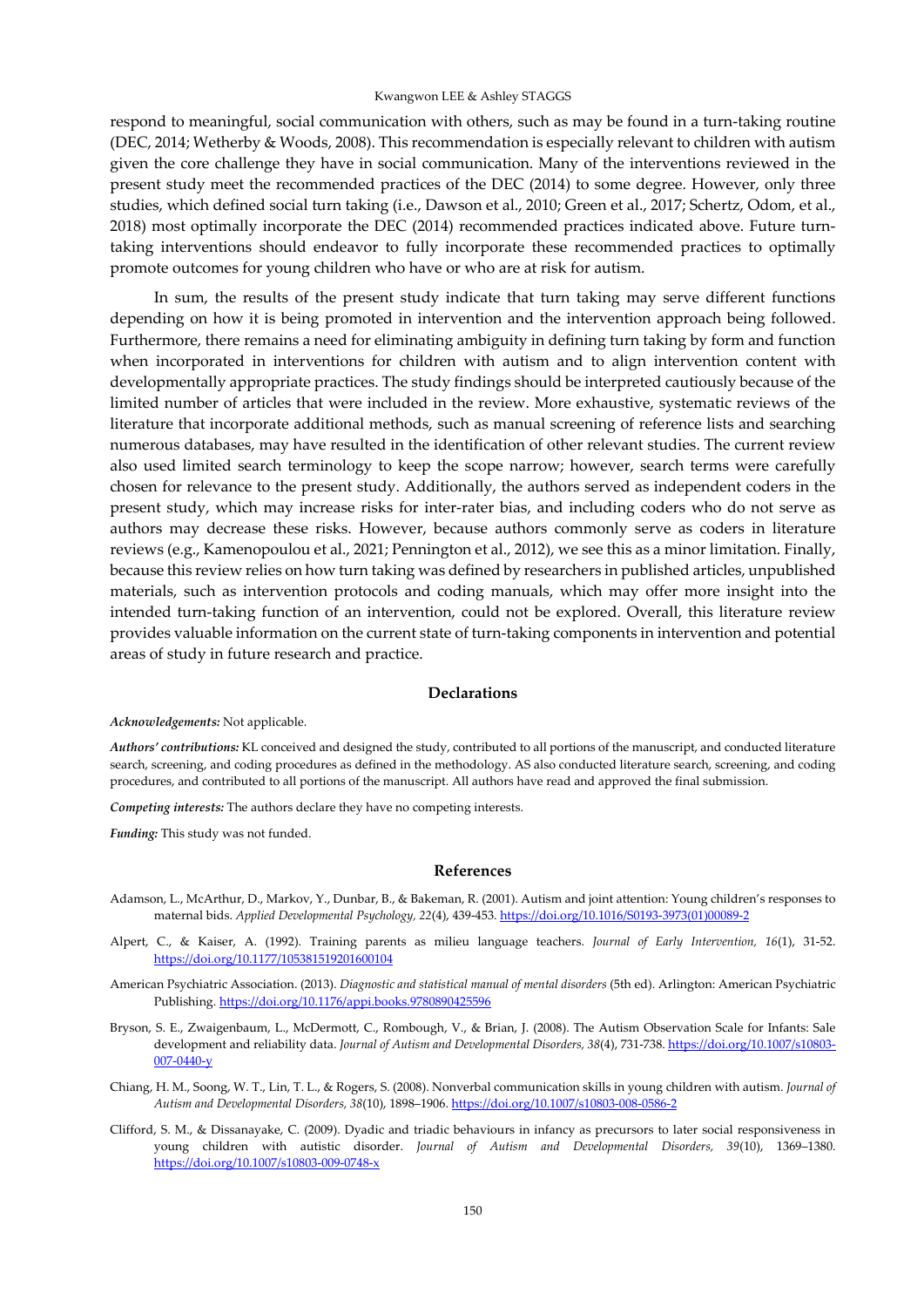Cochet, H., & Byrne, R. W. (2016). Communication in the second and third year of life: Relationships between nonverbal social skills and language. *Infant Behavior and Development, 44,* 189-198. <https://doi.org/10.1016/j.infbeh.2016.07.003>

Constantino, J. N., & Gruber, C. P. (2005). *The Social Responsiveness Scale.* Torrance, CA: Western Psychological Services.

- Cooper, H. (2010). *Research synthesis and meta-analysis: A step-by-step approach* (4th ed.). Los Angeles, CA: Sage.
- Curcio, F. (1978). Sensorimotor functioning and communication in mute autistic children. *Journal of Autism and Developmental Disorders, 8*(3)*,* 281-292. <https://doi.org/10.1007/BF01539631>
- David, D. O., Costescu, C. A., Matu, S., Szentagotai, A., & Dobrean, A. (2020). Effects of a robot-enhanced intervention for children with ASD on teaching turn-taking skills. *Journal of Educational Computing Research, 58*(1), 29-62. <https://doi.org/10.1177/0735633119830344>
- Dawson, G., Rogers, S., Munson, J., Smith, M., Winter, J., Greenson, … Barley, J. (2010). Randomized, controlled trial of an intervention for toddlers with autism: The Early Start Denver Model. *Pediatrics, 125*(1), e17-e23. <https://doi.org/10.1542/peds.2009-0958>
- Delehanty, A. D., Stronach, S., Guthrie, W., Slate, E., & Wetherby, A. (2018). Verbal and nonverbal outcomes of toddlers with and without autism spectrum disorder, language delay, and global developmental delay. *Autism and Developmental Language Impairments, 3,* 1-19. <https://doi.org/10.1177/2396941518764764>
- Division for Early Childhood. (2014). *DEC Recommended Practices*. Council for Exceptional Children. Retrieved from [http://www.dec](http://www.dec-sped.org/recommendedpractices)[sped.org/recommendedpractices](http://www.dec-sped.org/recommendedpractices)
- Gengoux, G. W., Schapp, S., Burton, S., Ardel, C. M., Libove, R. A., Baldi, G., … Hardan, A. Y. (2019). Effects of a parent-implemented developmental reciprocity treatment program for children with autism spectrum disorder. *Autism, 23*(3), 713-725. <https://doi.org/10.1177/1362361318775538>
- Gillespie-Lynch, K., Sepeta, L., Wang, Y., Marshall, S., Gomez, L., Sigman, M., & Hutman, T. (2012). Early childhood predictors of the social competence of adults with autism. *Journal of Autism and Developmental Disorders, 42*(2), 161-174. <https://doi.org/10.1007/s10803-011-1222-0>
- Green, J., Pickles, A., Pasco, G., Bedford, R., Wan, M. W., Elsabbagh, M., … & the British Autism Study of Infant Siblings (BASIS) Team. (2017). Randomised trial of a parent-mediated intervention for infants at high risk for autism: Longitudinal outcomes to age 3 years. *Journal of Child Psychology and Psychiatry, 58*(12), 1330-1340. <https://doi.org/10.1111/jcpp.12728>
- Greenspan, S., & Wieder, S. (2006). *Engaging autism: Using the floortime approach to help children relate, communication, and think.* Jackson: Perseus Books.
- Harrist, A. W., & Waugh, R. M. (2002). Dyadic synchrony: Its structure and function in children's development. *Developmental Review, 22*(4), 555-592. [https://doi.org/10.1016/S0273-2297\(02\)00500-2](https://doi.org/10.1016/S0273-2297(02)00500-2)
- Hume, K., Steinbrenner, J. R., Odom, S. L., Morin, K. L., Nowell, S. W., Tomaszewski, B., ... Savage, M. N. (2021). Evidence-based practices for children, youth, and young adults with autism: Third generation review. *Journal of Autism and Developmental Disorders*, 1-20. <https://doi.org/10.1007/s10803-020-04844-2>
- Individuals with Disabilities Education Improvement Act of 2004, 20 U.S.C. § 2647 (2004).
- Isaksen, J., & Holth, P. (2009). An operant approach to teaching joint attention skills to children with autism. *Behavioral Interventions, 24*, 215-236. <https://doi.org/10.1002/bin.292>
- Kamenopoulou, L., Ali, A., & Ockelford, A. (2021). Multi-sensory impairment: Convenient label or recipe for confusion? A scoping review of research conducted in England (2001-20). *Journal of Research in Special Educational Needs, 21*(2), 98-110. <https://doi.org/10.1111/1471-3802.12503>
- Kemp, C., Stephenson, J., Cooper, M., & Hodge, K. (2019). The use of peer mediation and educator facilitation to promote turn taking in young children with autism spectrum disorder in inclusive childcare. *Infants & Young Children, 32*(3), 151-171. <https://doi.org/10.1097/IYC.0000000000000146>
- Kim, S. H., Bal, V. H., Benrey, N., Choi, Y. B., Guthrie, W., Colombi, C., & Lord, C. (2019). Variability in autism symptom trajectories using repeated observations from 14 to 36 months of age. *Journal of the American Academy of Child and Adolescent Psychiatry, 57*(11), 837-848. <https://doi.org/10.1016/j.jaac.2018.05.026>
- Kim, S., & Clarke, E. (2015). Case study: An iPad-based intervention on turn-taking behaviors in preschoolers with autism. *Behavioral Development Bulletin, 20*(2), 253-264. <https://doi.org/10.1037/h0101314>
- Klin, A., Lin, D. J., Gorrindo, P., Ramsay, G., & Jones, W. (2009). Two-year-olds with autism orient to nonsocial contingencies rather than biological motion. *Nature, 459*(7244), 257-261. <https://doi.org/10.1038/nature07868>
- Koegel, R. L., Schreibman, L., Good, A. B., Cerniglia, L., Murphy, C., & Koegel, L. K. (1989). *How to teach pivotal behaviors to autistic children.* Santa Barbara: University of California.
- Lee, K., & Schertz, H. H. (2020). Brief report: Analysis of the relationship between turn taking and joint attention for toddlers with autism. *Journal of Autism and Developmental Disorders, 50*(7), 2633-2640. <https://doi.org/10.1007/s10803-019-03979-1>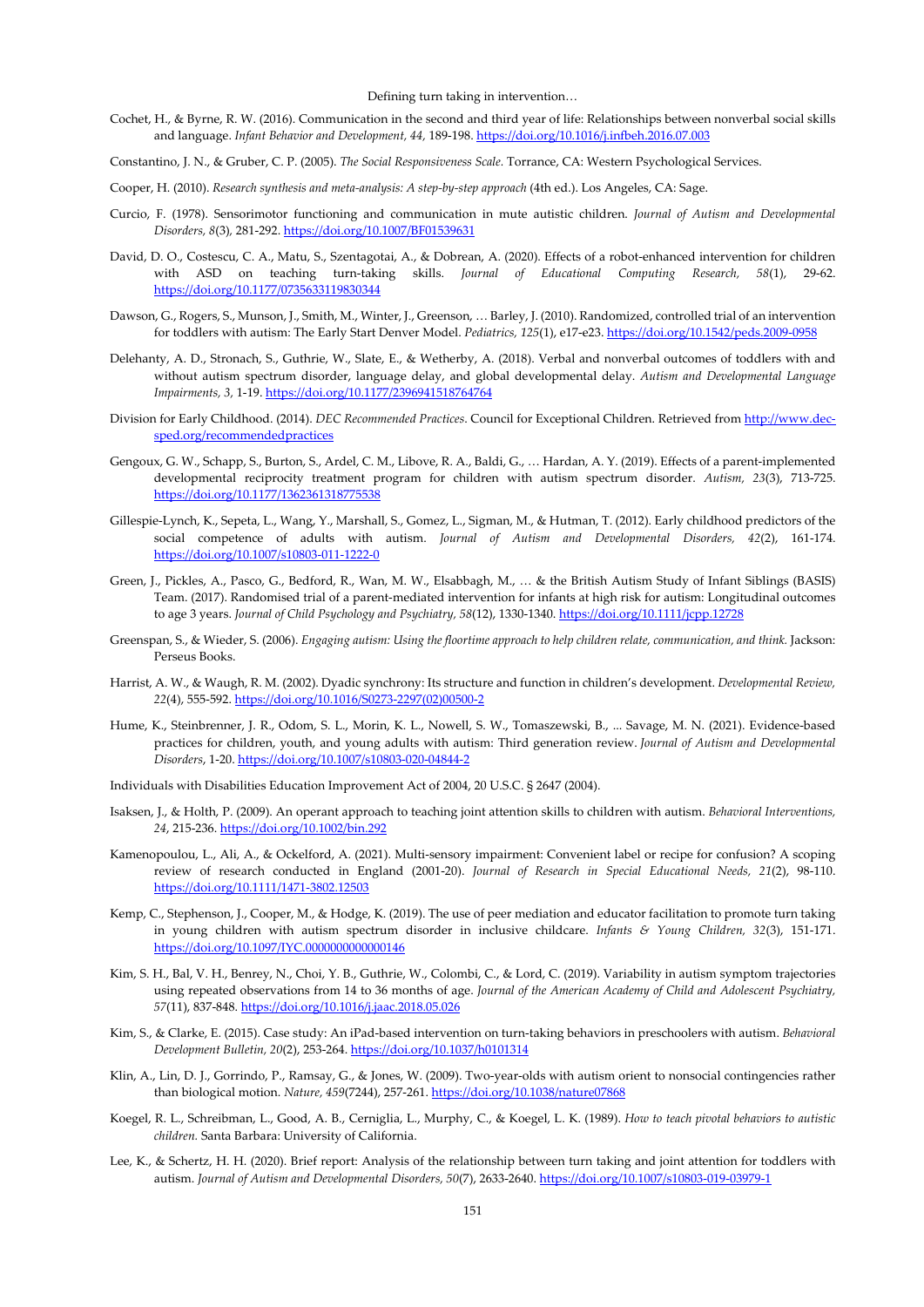- Lord, C., Luyster, R., Gotham, K., & Guthrie, W. (2012). *Autism diagnostic observational schedule--toddler module manual.* Los Angeles, CA: Western Psychological Services. [https://doi.org/10.1007/978-1-4419-1698-3\\_2011](https://doi.org/10.1007/978-1-4419-1698-3_2011)
- Lord, C., Rutter. M., DiLavore, P. C., Risi, S., Gotham, K., & Bishop, S. L. (1999). ADOS: *Autism diagnostic observation schedule. Manual.*  Los Angeles: Wester Psychological Services. <https://doi.org/10.1037/t17256-000>
- Maenner, M., Shaw, K. A., Baio, J., Washington, A., Patrick, M. DiReinzo, M.,…Dietz, P. M. (2020). Prevalence of autism spectrum disorder among children aged 8 years-autism and developmental disabilities monitoring network, 11 sites, United States, 2016. *MMWR Surveillance Summaries, 69*(4), 1-12.<https://doi.org/10.15585/mmwr.ss6904a1>
- McFadden, B., Kamps, D., & Heitzman-Powell, L. (2014). Social communication effects of peer-mediated recess intervention for children with autism. *Research in Autism Spectrum Disorders, 8*(12), 1699-1712. <https://doi.org/10.1016/j.rasd.2014.08.015>
- Mohajan, H. K. (2018). Qualitative research methodology in social sciences and related subjects. *Journal of Economic Development, Environment and People*, 7(1), 23-48. <https://doi.org/10.26458/jedep.v7i1.571>
- Moriuchi, J. M., Klin, A., & Jones, W. (2016). Mechanisms of diminished attention to eyes in autism. *American Journal of Psychiatry, 174*(1), 26–35. <https://doi.org/10.1176/appi.ajp.2016.15091222>
- Mundy, P. (1995). Joint attention and social-emotional approach behavior in children with autism. *Emotions in Developmental Psychopathology, 7*(1), 63-82. <https://doi.org/10.1017/S0954579400006349>
- Mundy, P. (2016). *Autism and joint attention.* New York: The Guilford Press.
- Mundy, P., Delgado, C., Block, J., Venezia, M., Hogan, A., & Seibert, J. (2003). *Early social communication scales (ESCS).* Coral Gables: University of Miami.
- Mundy, P., Sigman, M., Ungerer, J., & Sherman, T. (1986). Defining the social deficits of autism: The contribution of non-verbal communication measures. *Journal of Child Psychology and Psychiatry, 27*(5)*,* 657-669. [https://doi.org/10.1111/j.1469-](https://doi.org/10.1111/j.1469-7610.1986.tb00190.x) [7610.1986.tb00190.x](https://doi.org/10.1111/j.1469-7610.1986.tb00190.x)
- Odom, S. L., Boyd, B. A., Hall, L., J., & Hume, K. (2010). Evaluation of comprehensive treatment models for individuals with autism spectrum disorders. *Journal of Autism and Developmental Disorders, 40*, 425-436. <https://doi.org/10.1007/s10803-009-0825-1>
- Pennington, R. C., & Delano, M. E. (2012). Writing instructions for students with Autism Spectrum Disorder: A review of the literature. *Focus on Autism and Other Developmental Disabilities, 27*(3), 158-167. <https://doi.org/10.1177/1088357612451318>
- Poon, K. K., Watson, L. R., Baranek, G. T., & Poe, M. D. (2012). To what extent do joint attention, imitation, and object play behaviors in infancy predict later communication and intellectual functioning in ASD?. *Journal of Autism and Developmental Disorders, 42*(6), 1064–1074. <https://doi.org/10.1007/s10803-011-1349-z>
- Raulston, T. J., Hansen, S. G., Frantz, R., Machalicek, W., & Bhana, N. (2020). A parent-implemented playdate intervention for young children with autism and their peers. *Journal of Early Intervention*, 42(4), 303-320. <https://doi.org/10.1177/1053815119880943>
- Rieth, S. R., Stahmer, A. C., Suhrheinrich, J., Schreibman, L., Kennedy, J., & Ross, B. (2014). Identifying critical elements of treatment: Examining the use of turn taking in autism intervention. *Focus on Autism and Other Developmental Disabilities, 29*(3), 168-179. <https://doi.org/10.1177/1088357613513792>
- Rogers, S. J., Dawson, G., & Vismara, L. A. (2012). *An early start for your child with autism: Using everyday activities to help kids connect, communicate, and learn.* New York: The Guilford Press.
- Rogers, S., & Wallace, K. (2011). Intervention for infants and toddlers with autism spectrum disorders. *Autism Spectrum Disorders*, 1081-1094. <https://doi.org/10.1093/med/9780195371826.003.0069>
- Rollins, P. R., Campbell, M., Thibodeau Hoffman, R., & Self, K. (2016). A community-based early intervention program for toddlers with autism spectrum disorders. *Autism, 20*(2), 219-232. <https://doi.org/10.1177/1362361315577217>
- Schertz, H. H., Reichow, B., Tan, P., Vaiouli, P., & Yildirim, E. (2012). Interventions for toddlers with autism spectrum disorders: An evaluation of research evidence. *Journal of Early Intervention, 34*(3), 166-189. <https://doi.org/10.1177/1053815117737353>
- Schertz, H., H., Call-Cummings, M., Horn, K., Quest, K., & Steffen Law, R. (2018). Social and instrumental interaction between parents and their toddlers with autism: A qualitative analysis. *Journal of Early Intervention, 40*(1), 20-38. [https://doi.org/10.1007/s10803-](https://doi.org/10.1007/s10803-017-3386-8) [017-3386-8](https://doi.org/10.1007/s10803-017-3386-8)
- Schertz, H., Odom, S., Baggett, K., & Sideris, J. (2018). Mediating parent learning to promote social communication for toddlers with autism: Effects from a randomized controlled trial. *Journal of Autism and Developmental Disorders, 48*(3), 853-867. <https://doi.org/10.1177/1053815112470721>
- Schopler, E., Van Bourgondien, M. E., Wellman, G. J., & Love, S. R. (2010). *Childhood Autism Rating Scale* (2nd ed.). Los Angeles, CA: Western Psychological Services.
- Shire, S. Y., Shih, W., Bracaglia, S., Kodjoe, M., & Kasari, C. (2020). Peer engagement in toddlers with autism: Community implementation of dyadic and individual Joint Attention, Symbolic Play, Engagement, and Regulation intervention. *Autism, 24*(8), 2142-2152. <https://doi.org/10.1177/1362361320935689>